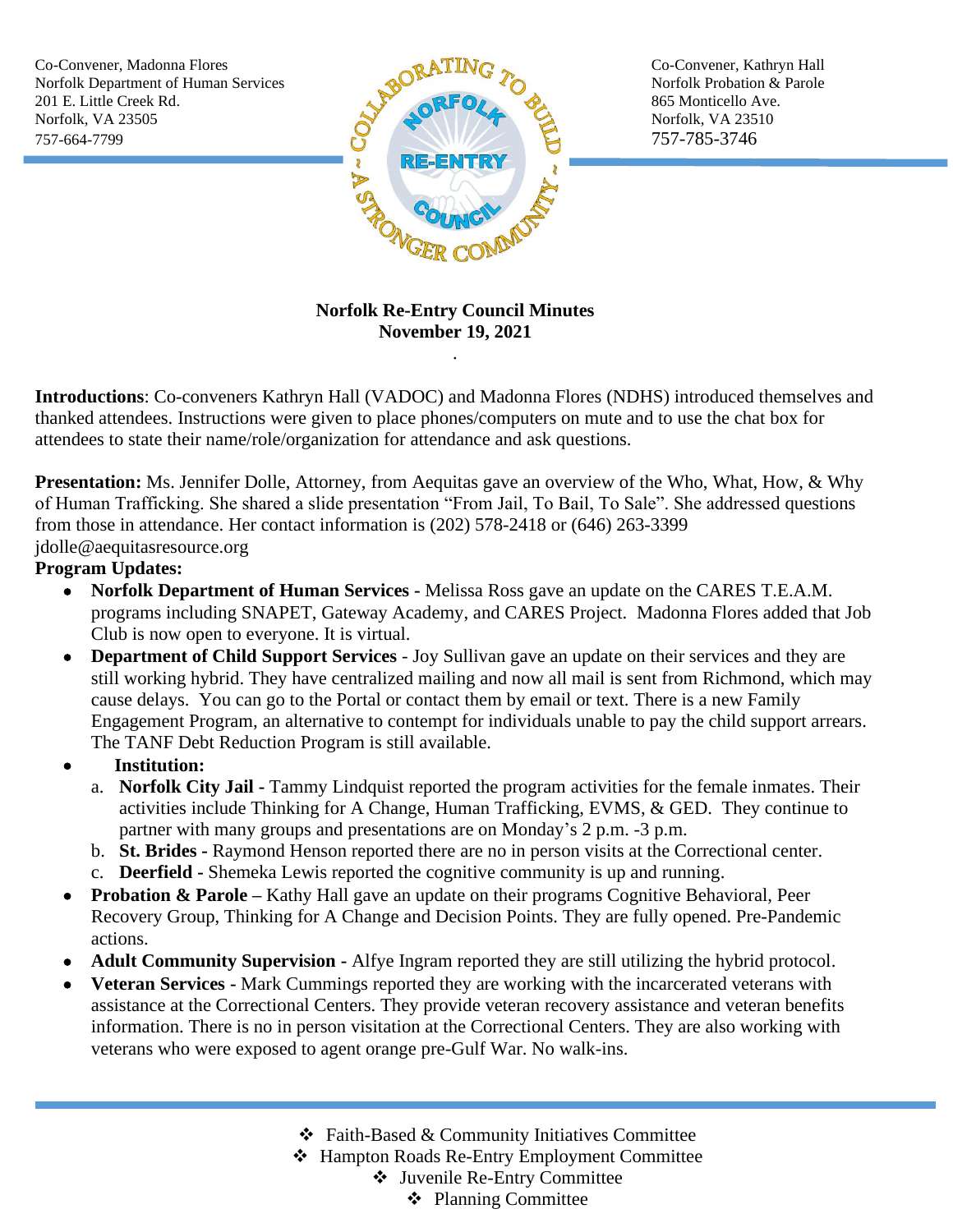Co-Convener, Madonna Flores Co-Convener, Kathryn Hall 201 E. Little Creek Rd. 865 Monticello Ave. Norfolk, VA 23505  $\sim$  Norfolk, VA 23510 757-664-7799 757-785-3746



- **Norfolk CSB -** Brandi Whitman reported they have hired 2 new staff. They are working with returning citizens with mental health issues. They have a DPH grant. The Urban Renewal Center is operating the Budget Lodge Homeless Center 7 a.m. -7 p.m. They have 120 beds which replaced the homeless program at the Greyhound bus station. They provide peer services, mental health services and the PACT Team formerly known as PACT. There will be no NEST Program this year. The Center will be providing services to the homeless population.
- **EEOC** Roberto Norberto reported that you can file complaints online through their website eeoc.gov Their office may be re-opening in Mid- February 2022 or March 2022 to the public.
- **Specialty Courts –** A. Roberson reported the Specialty dockets reestablished the guidelines for Drug Court & Mental Health Court. Virtual. New laws will effect participants in the programs.
- **Staff Zone** Shuriah Bledsoe reported her company will be recruiting in the Norfolk area for long-term & short-term temporary positions in construction and other labor roles and they are reentry friendly. They will pick up employees and drop them off.
- **Urban League -** Francine Allen-Humphrey is a Financial Coach with the Urban League. She provides one-on-one coaching, financial assistance, online presentation, and online one-on-one coaching.
- **Kathy Confer –** Reported that VB Justice Initiative offers jail classes, video intake, training, Emergency Food, clothing, & transportation.
- **Keira Majeed-** Reported she is from NE Tenn. and is transferring to the Norfolk Area. She is a certified PEER Recovery Specialist.
- **Department Of Corrections Reentry -** Ms. Singleton reported the Executive Team is looking at the Reentry Councils. There is a large amount of reentry individuals entering the communities at large. Looking at how they are being served. The hope to have statistics by June 2022.
- **Adult Correction Services -** Wendy George Hall continue to work hybrid.

## **Committee Updates:**

- **Employment** Madonna Flores reported that Jason Ewers is no longer with NDHS. Alan Dorrough will continue to chair the committee. They are working on developing an employer sector forum in Spring 2022. Their next meeting is 12/21/21. Please contact Mr. Dorrough if you would like to join the Employment committee.
- **Planning** Madonna Flores reported the 7<sup>th</sup> Annual Community Collaboration Reentry Summit held on 9/20/21 was a success and 147 persons were in attendance. Gary Williams was the presenter and did a great job. Gary Williams was not in attendance today because he is on vacation. You can view the Reentry Summit presentation at [www.norfolk.gov/Reentry.](http://www.norfolk.gov/Reentry)

❖ Faith-Based & Community Initiatives Committee

❖ Hampton Roads Re-Entry Employment Committee

❖ Juvenile Re-Entry Committee

❖ Planning Committee